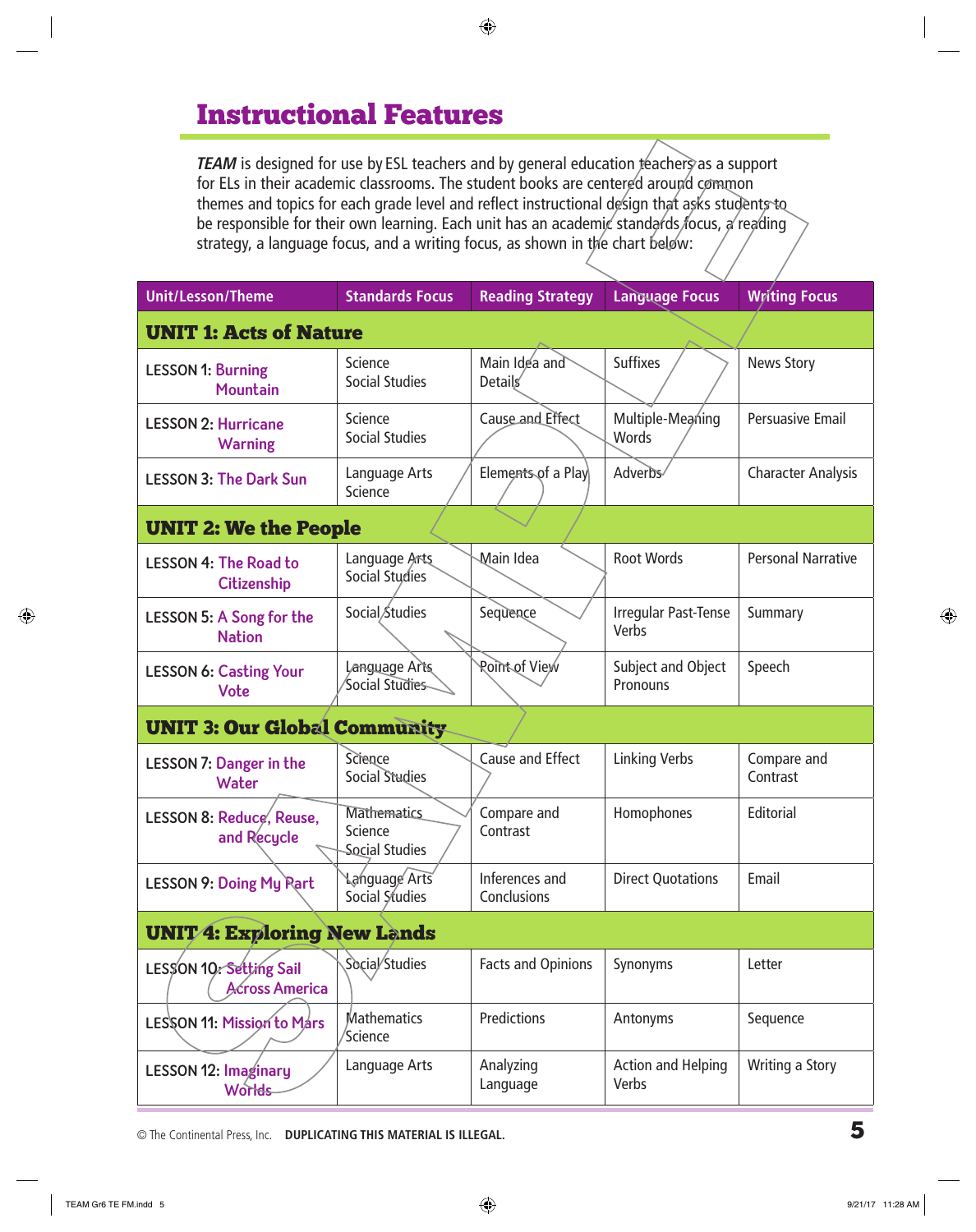# **Lesson 11** Student Book PAGES 149-162

### **Title Mission to Mars**

#### **Genre Informational Text**

#### **LESSON OBJECTIVES**

- Read, discuss, and write about past, present, and future missions to Mars
- Make predictions
- Listen to a conversation about unmanned missions to Mars
- Participate in a discussion
- Recognize, use, and write antonyms
- Write about the historu and future of Mars exploration

#### **Content Standards Connection**

- The Language of Mathematics
- The Language of Science

# **ELA Standards Connection**

#### **Reading**

- Ask and answer questions to demonstrate understanding of a text
- Determine meanings of words and phrases
- $\bullet$  Use information from the passage to make predictions
- Use information gained from photographs and charts to demonstrate understanding of a text
- Describe logical connections between particular sentences and paragraphs in a text
- Identify the main idea and details that support the main idea
- Use prior knowledge to draw conclusions about a text
- Know and apply grade-level phonics and word analysis skills to decode words
- Recognize sequence and identify the correct sequence of events

#### **Speaking and Listening**

- Ask and answer guestions to demonstrate understanding of a text/
- Follow instructions
- Engage in collaborative discussions
- Read prose orally with accuracy and fluency to support comprehension
- Use sequence words to indicate the correct order of events

#### **Writing**

- Describe sequence of évents
- Use descriptive language
- Write about Mars exploration
- *N*Vrite informative/explanatory texts to examine a topic and  $\epsilon$  onvey ideas and information clearly

### **Grammar and English Conventions**

- Use knowledge of language and its conventions when writing
- Demonstrate an understanding of antonyms
- Read sentences that use antonyms

#### **ACADEMIC LANGUAGE OF LESSON Tier 1** analyzes, exploration, fascinated, international, original

**Tier 2** ambitious, artificial, barren, interior, proposed, simulated, survey **Tier 3** antonyms, geology, gravity, habitat, oxygen, rotation, rover, solar, terrain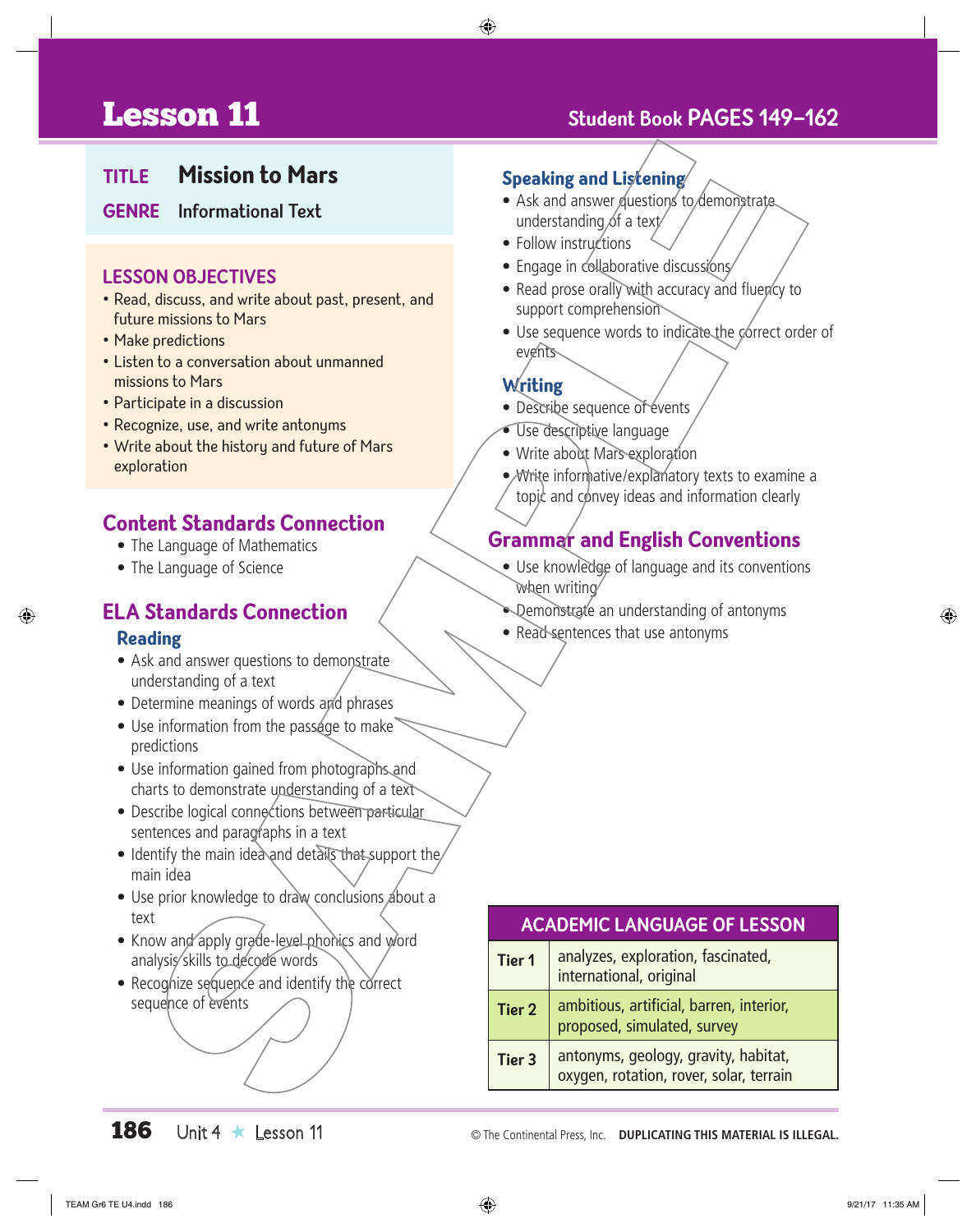

# **Listen and Discuss** Student Book PAGE 157

#### **Total Time: 45 Minutes**

My Learning Goals: 5 Minutes Working with Page 157: 15 Minutes Working with Page 158: 20 Minutes Check My Goals: 5 Minutes

#### **OBJECTIVE**

- Use language of sequence to discuss exploration of Mars
- Use language to ask questions and contribute to a conversation

#### **Academic Language**

**Tier 1:** analyzes, fascinated **Tier 2:** interior **Tier 3:** geology, rover, terrain



Direct students' attention to My Learning Goals. Chorally read My Learning Goals. Explain to students that at the end of the lesson, they will determine if they have met these goals. If they have, they will put a check next to each goal.

### WORK WITH THE PAGE

Explain to students that they will listen to a conversation two times. The first time they hear the conversation, they should just listen carefully. As they listen a second time, they should take notes on the sequence chart about what they hear. Then they will participate in a conversation about what they have heard as well as what they have learned from the reading passage.

**Say: Listen to a conversation between two friends. You will listen to the conversation two times. Listen carefully the first time. The second time you listen,**  take notes on the<sup>/</sup>sequence chart **about what you hear.**

Play the audio CD two times. Pause after the first play to discuss the conversation and any questions the students may have.

#### *Full audio script on the next page.*

If students cannot complete the activity, provide a script of the audio so they can follow along. Then replay the audio.

Have volunteers provide answers from their sequence charts.

Answers will vary.

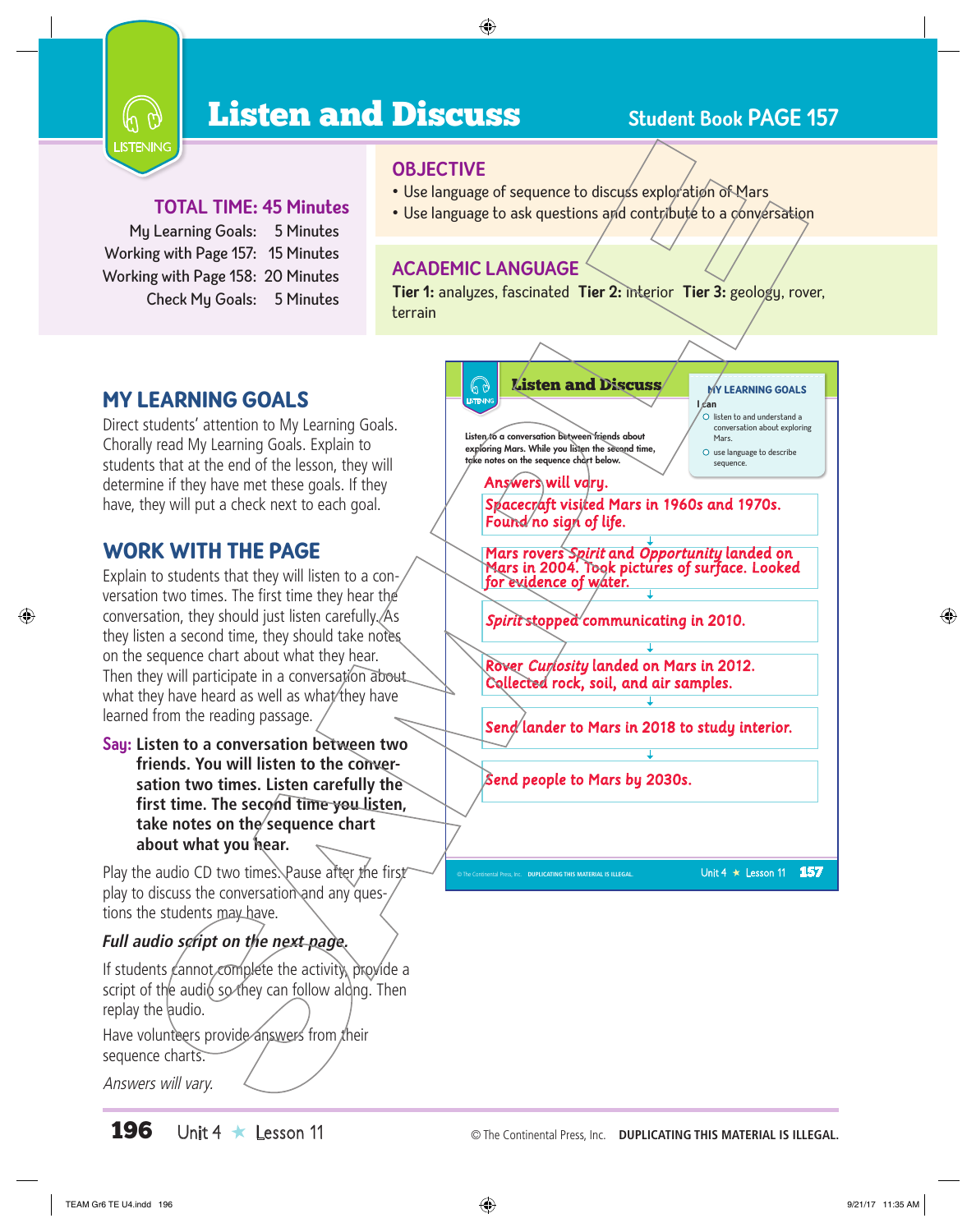

## Audio script

- Rico: Why are people so fascinated with Mars? Over a hundred years ago, people were reading science fiction stories about Martians. Today, people are still curious about the "Red Planet."
- **Mychaela:** At one time, people actually thought there were Martians. After all, Mars and Earth are practically in the same neighborhood in space. Scientists wondered whether parts of Mars could be warm enough to support life. They thought Mars might have water.
	- **Rico:** The first spacecraft visited Mars in the 1960s and 1970s, but they didn't find any life. No water. No Martians.
- **Mychaela:** Space programs have continued to explore Mars using computers and robots. In 2004, Mars rovers Spirit and Opportunity landed on Mars. The rovers moved all over the planet, sending back full-color pictures of the terrain. Scientists used the images to study the geology of Mars. They can look at rocks and soil, and they can begin to understand Mars's past.
	- **Rico:** Were they looking for something specific?
- **Mychaela:** They were looking for evidence of water. They found that the surface of Mars shows marks that water may have existed at one time.
	- **Rico:** *Spirit* lost communication with Earth in 2010, but *Opportunity* is still operating.
- **Mychaela:** In 2012, a larger rover named *Curiosity* landed on Mars. *Curiosity* is searching for signs of environmental conditions that could have supported life. It collects rock, soil, and air samples, and analyzes them.
	- **Rico:** Scientists have plans to continue exploring Mars. By 2018, they hope to send a lander that will dig below the surface to study the planet's interior. They also plan to send another rover that will collect rock, soil, and core samples, and put them aside to be brought back to Earth on a future mission!
- **Mychaela:** NASA's goal is to send people to Mars in the 2030s! The rovers provide  $\alpha$  lot of information that helps to prepare people to travel to Mars. Researchers study ways that humans will be able to survive there.
	- Rico: Some researchers are studying the best material to use for the astronauts' home on Mars. One idea they have is to make it out of ice. I can't wait to find out what they learn!